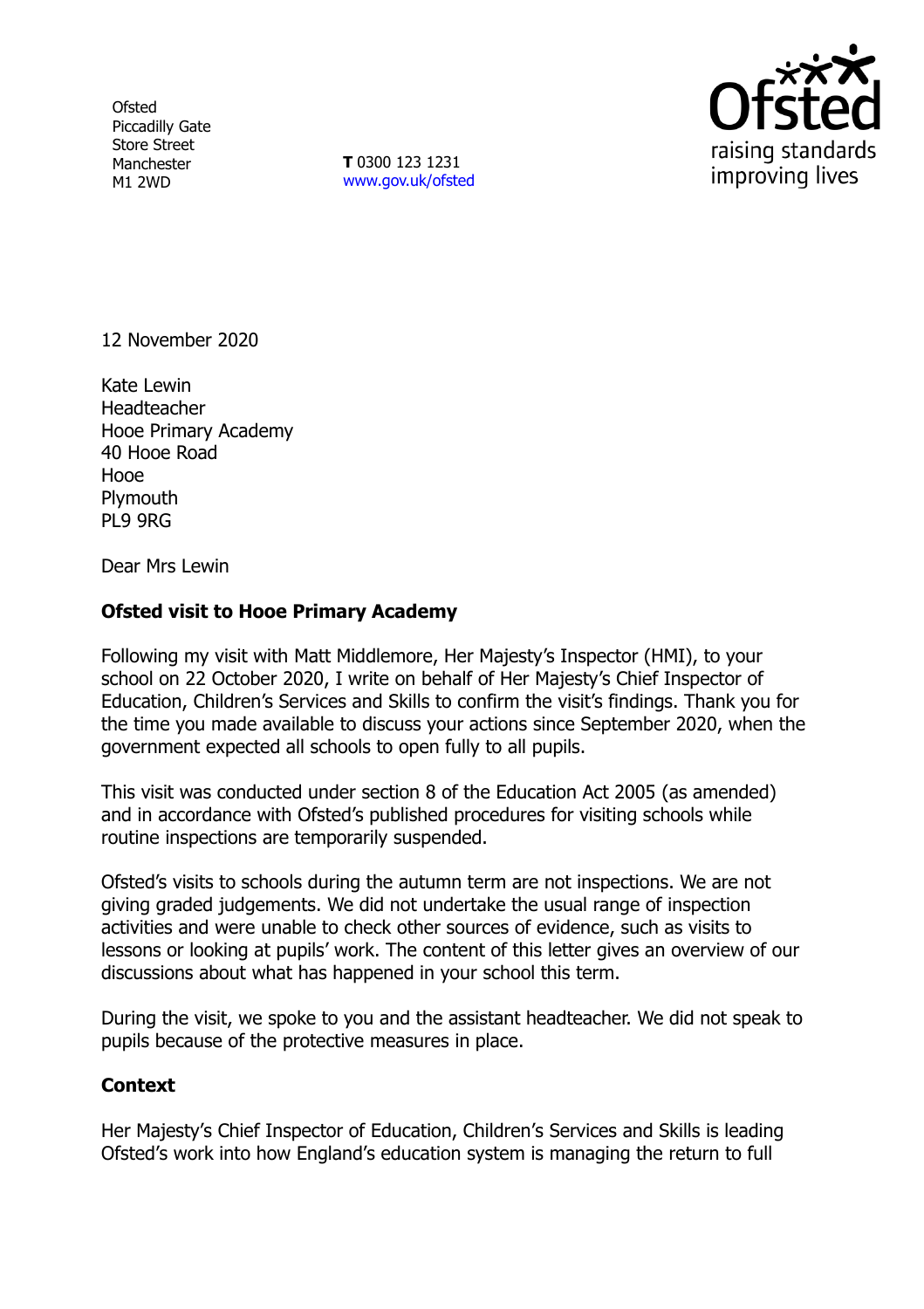

education for pupils, following an extended break in formal schooling due to the COVID-19 (coronavirus) pandemic.

In undertaking this focused work, HMI are visiting a broad range of schools. HMI will visit a sample of:

- approximately 1,200 schools across all Ofsted grades (outstanding, good, requires improvement and inadequate)
- maintained schools, academies and free schools, special schools and centres of alternative provision, including those in cities, and coastal, town or rural communities.

The information from this visit will feed into Ofsted's national reporting so that the insights can be shared with the government and the education sector. We did not find any significant concerns during the visit. In such a case, an inspection report would be published on our website and available to parents and carers.

We did not consider your response to COVID-19 during the spring and summer terms 2020, when the school was not open to all pupils.

## **From this visit, inspectors noted that:**

- You opened the school to all pupils on 3 September 2020. Children joining the Reception class attended part time for the first three weeks of term.
- Pupils' current rates of attendance are similar to those seen at this time last year.
- You introduced a well-being curriculum for the first two weeks of term. Teachers also used this period to check what pupils had remembered in reading, writing and mathematics. Pupils began studying their usual curriculum from 21 September 2020.
- In mathematics, teachers found that some pupils have forgotten number facts and how to solve problems. You have made changes to your curriculum so that pupils can revisit this area of learning.
- Teachers found that some pupils need additional reading support. Some pupils have forgotten how to blend letter sounds. A programme of revision has started, to help pupils catch up.
- Teachers have checked what pupils know and have remembered in science, history and geography. You have plans to check all subjects by the end of term.
- Children in the Reception class are following the early years curriculum. You told us that some children need more help with their communication and